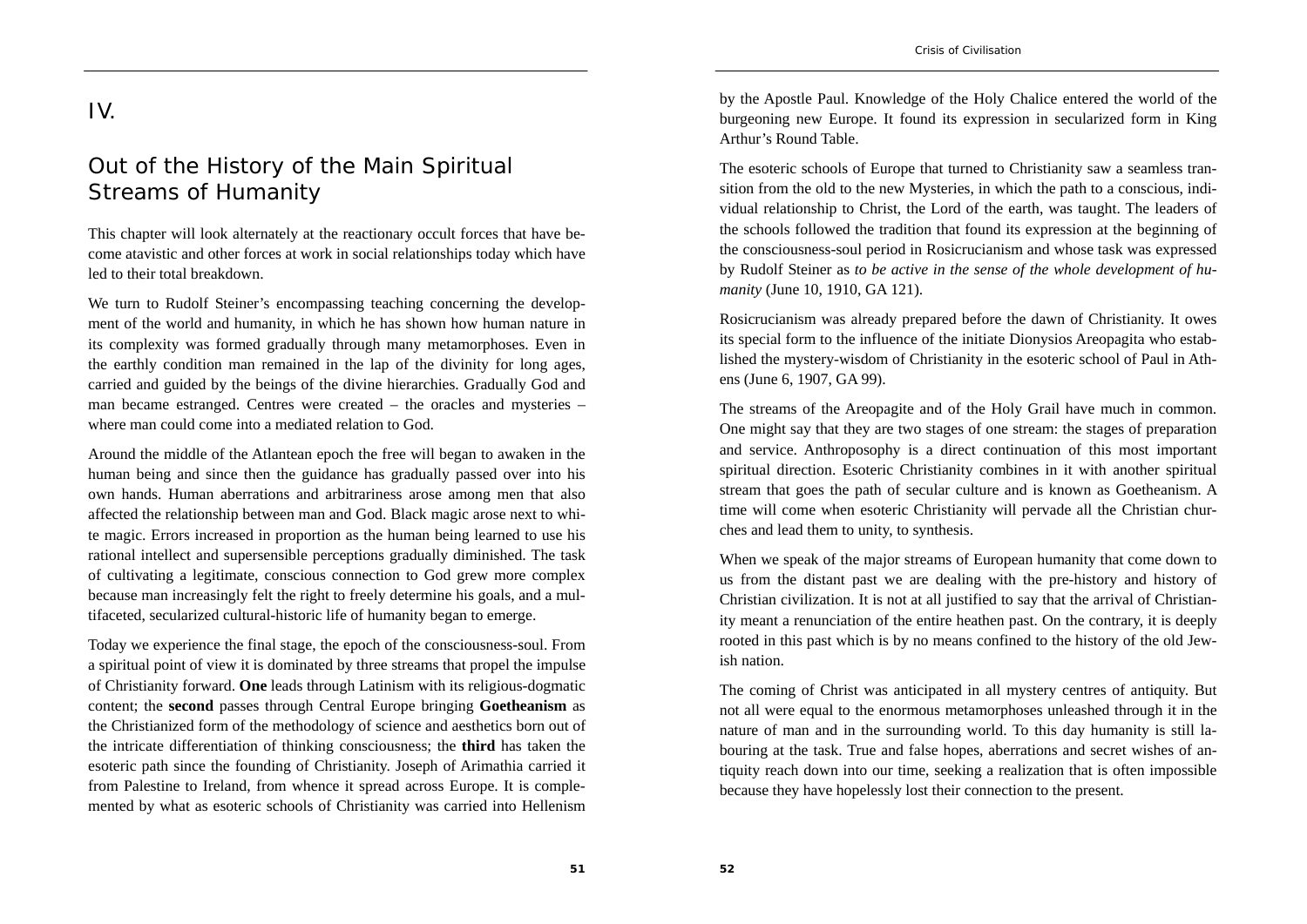Anyone truly concerned for the good of the world would do well to come to clarity about this. Such a person would be well advised to understand that **already in the Mysteries of antiquity everything essential was determined by the emergence of the 'I'-consciousness**. This principle was particularly visible in the period when even in the outer cultural life it was possible to elaborate the first stage of the individual soul – the Sentient Soul. This was the old Egyptian epoch.

Regardless of all that is important and meaningful brought by the old Egyptian culture, it nevertheless carried within it a seed of decadence and was doomed to ruin. In those times already the teachers of the Mysteries, the priests, began inappropriately to interfere in life after death by fettering souls to the physical by means of mummification. These souls could not free themselves from the earth and enter Kamaloka. A special kind of spiritual being inhabited the mummies, with whose help the priests were able to gain knowledge of the guiding principles of humanity's development and the secrets of nature. This method of gaining knowledge was a kind of dark magic.

The Chaldean culture remained aloof from these mysteries of old Egypt. The old Hebrews detested them for the same reason, but through roundabout ways, by way of Moses for example, much of what was Egyptian could still flow into the Old Testament (Sept. 24, 1922, GA 216).

It is not justified to regard the Egyptian mysteries in the epoch of their decline only critically. For, in order to be able to retain leadership over their nation, the priests were truly in need of revelations from the spiritual world. However, supersensible experience was extinguished in the souls of those people who acquired the individual 'I'. After the Mystery of Golgatha, around the  $4<sup>th</sup>$  and  $5<sup>th</sup>$ century, the last imaginations of the supersensible were lost. Man understood that his soul would simply grow empty if he were to continue to receive his ideas from revelation. He therefore now began to win his ideas through knowledge of nature and later through experiment, though he still retained his striving to draw knowledge directly from the supersensible.

Out of this thirst people began to conserve not mummies but old, mainly pre-Christian, rituals. These took place in occult secret Orders and Lodges. In the rituals and ceremonies held there – Rudolf Steiner says – there is an extraordinary amount of what was already contained in them in antiquity. *But just as there were those among the Egyptian initiates who brought a wrong element*  *into the education of man and the guidance of humanity out of the communications of the spirits indwelling the mummies … in just such a way a wrong impulse is present in the mummified ceremonies of many occult Orders, to achieve this or that in the leading and directing of humanity* (ibid.).

In modern times there arose again in Orders and Lodges the ancient intention to take the spiritual world by stealth and draw the knowledge needed for the pursuit of aims that do not serve the interest of humanity as a whole.

Rudolf Steiner confirms the Freemasons' claim that their movement is a continuation of the secret societies and brotherhoods of the Greco-Latin cultural epoch (Oct. 23, 1905, GA 93). We could add, of the Third, the Egyptian epoch too, if by this we mean the period of the decline of the Mysteries that continued into the Fourth cultural epoch.

The phenomenon of Freemasonry as a whole is many-layered. In earlier times it had, *through a peculiar linkage of conditions*, a relation to Manichaeism. The Masonic tradition of naming themselves 'Sons of the widow' originated here. A certain connection between Freemasonry and Rosicrucianism exists also (Nov. 11, 1904, GA 93). Freemasonry's importance lessened in proportion as the world was determined increasingly by the rational element. It is lost entirely in today's Fifth cultural epoch (Dec. 2, 1904, GA 93). It began to devote itself to the entirely inadmissible conservation of old rituals and now lays claim to the leadership of humanity as a whole.

Today, says Rudolf Steiner, the Masonic Lodges of the 'Grand Orient' have up to 96 degrees. The occult degrees in the real sense begin with the  $87<sup>th</sup>$  degree but no-one can attain them (Dec. 16 and 23, 1904, GA 93). So-called John-Masonry has three stages: apprentice, journeyman and master. It is regarded as the lower kind of Freemasonry; Scottish Freemasonry with the Misraim or Memphis Rite, apparently conserved from the time of old Egypt, is considered high degree Masonry. The John-Masons on the other hand look upon this claim as a comedy, serving only to mask ordinary ambition, a striving for spiritual aristocracy (Jan. 2, 1906, GA 93). John-Masons *still speak today … of how important wisdom, beauty and force are, but they no longer know that through them are formed the ether-body, the astral body and the I together with their organs* (Oct. 10, 1905, GA 93a).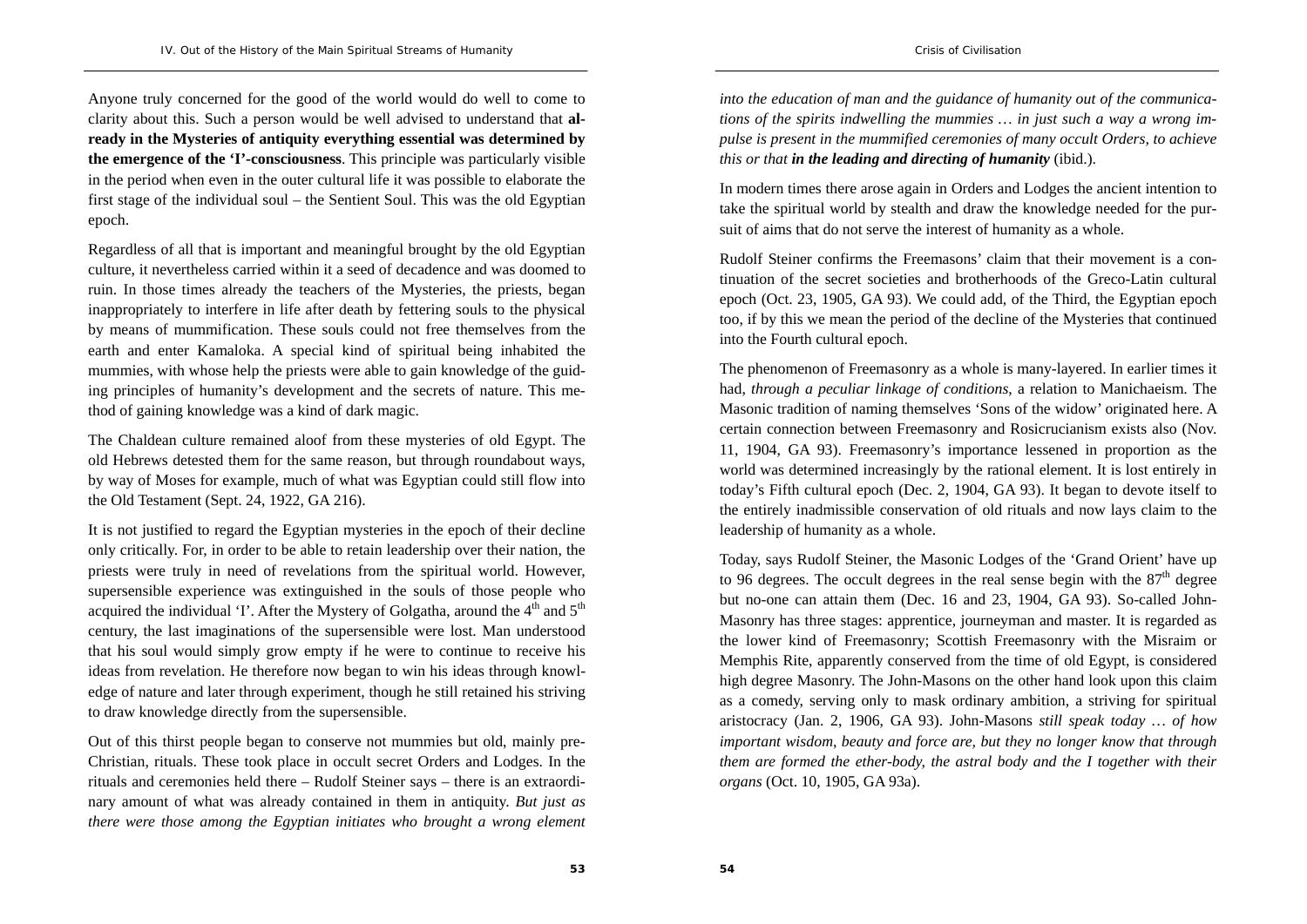Various symbols are employed in the Masonic Lodges: triangle, circle, setsquare etc. and one often speaks of the 'Master Builder of all worlds'. Rudolf Steiner comments: when we turn to the  $9<sup>th</sup>$ ,  $10<sup>th</sup>$ ,  $11<sup>th</sup>$  century and look at the *civilized world within which these secret societies, the Freemasons' Lodges, spread as an elite in civilization, we find that all the instruments that today lie as symbols on the altar of these Masonic Lodges were used to build houses and churches … Speeches are delivered in the Lodges of the Freemasons in relation to these objects that have altogether lost their connection with life's practice and all kinds of wonderful things are said … that are completely foreign to outer life, the outer practice of life* (Dec. 1919, GA 194).

Not too long ago, however, it was not only mummified rites and 'cultural coquetry' that made up the content of Freemasonry. At least into the first half of the 19<sup>th</sup> century, *there still existed very serious connections of Orders in which more was imparted than, for example, the average Freemason receives from his Order today.* They were able to transmit more because a certain longing in the hierarchy of angels exists to grasp the world of sense that is not immediately accessible to spiritual beings. And so the angels sent human souls, before they started on their path to earthly incarnation, so to speak as a test to still-existing serious occult Orders (Sept. 24, 1922, GA 216).

Goethe belonged to a Lodge devoted to this serious kind of occultism. *The other honourable citizens of Weimar* – relates Rudolf Steiner –, *at most with the exception of Wieland, Chancellor von Müller and a few others – were members of the Lodge just like anyone else. Whoever holds a proper office in Weimar has no choice but to go to church on Sunday and is at the same time, though this is exactly the opposite, a member of the Lodge* (ibid.).

The membership of outstanding personalities like Mozart, Fichte, Beethoven etc. has to be viewed in a similar light. It is common practice among Freemasons today to take every opportunity to point to the membership of persons of genius. They carefully avoid mention of the fact that these were the exceptions within the general poverty of the content of Freemasonry. We should also remember how truly gifted people like Fichte broke off their connection with the Lodges.

In order to characterize Freemasonry as it still existed in the  $18<sup>th</sup>$  century a work that every Freemason will accept as reliable will now be quoted. George Sand (actually: Amandine-Lucie-Aurore Dupin), the outstanding French writer, knew

Freemasonry very well 'from the inside'. In her novel *The Countess of Rudolstadt* she lets the heroine *Sibylle Wanda*, who is able to change the decisions of even the highest ranking of the Lodges through her speeches, report the following. While speaking of her son, Count Albert, who occupies a high degree in the Lodge of the Rosicrucians, she says that *he came into contact with the various elements that make up the brotherhoods of Freemasons. He saw aberrations, prejudices, hypocrisy and even dishonesty beginning to invade the sanctuaries, already in the grip of the madness and the vices of the century* (emphasis by the Present Author). And further: With bitterness he turned against the methods used in the furtherance of our cause. He demanded that we should immediately stop acting in secrecy and compelling people through fraud to drink from the cup of spiritual rebirth.

*'Remove your black masks' – he said –, 'step out of the cellar vaults. Wipe out the word secret from the tympanum of your temple – you stole it from the Catholic Church … Do you really not see that you are using the means of the Jesuitic Order?'* 1 etc.2

These are weighty, significant words. They were written in the  $18<sup>th</sup>$  century, which was yet to be followed by the  $19<sup>th</sup>$  and  $20<sup>th</sup>$ . In the second half of the  $19<sup>th</sup>$ century Charles William Heckethorn – a great expert on the occult, including the Masonic communities, and himself a Freemason of apparently no mean rank, wrote with even greater emphasis than George Sand concerning the decline of Freemasonry. In the introduction to his book *The Secret Societies of all Centuries and all Lands* we read the following: *Where freedom reigns secrecy is no longer needed for the accomplishment of great and useful aims. Secret* 

<sup>1</sup> George Sand, *The Countess of Rudolstadt*, chapter 34.

<sup>2</sup> I advise all anthroposophists to read this novel. A variety of other remarkable revelations can be found in it too. The companion says to Konsuelo on her way to the initiation: *We are forced to make use of symbols and subterfuge … Europe is riddled with secret Societies … The key to these Societies lies with us and we strive to take over their leadership unbeknown to most of the members … You will meet powerful personalities and make them into our allies. The means for attaining this goal will be the subject … of a special science that we will teach you to master; in raising our souls to our holy zeal, we have to enter into a compromise with some laws of clear conscience*.<sup>3</sup>

<sup>&</sup>lt;sup>3</sup> Ibid., chapter 31.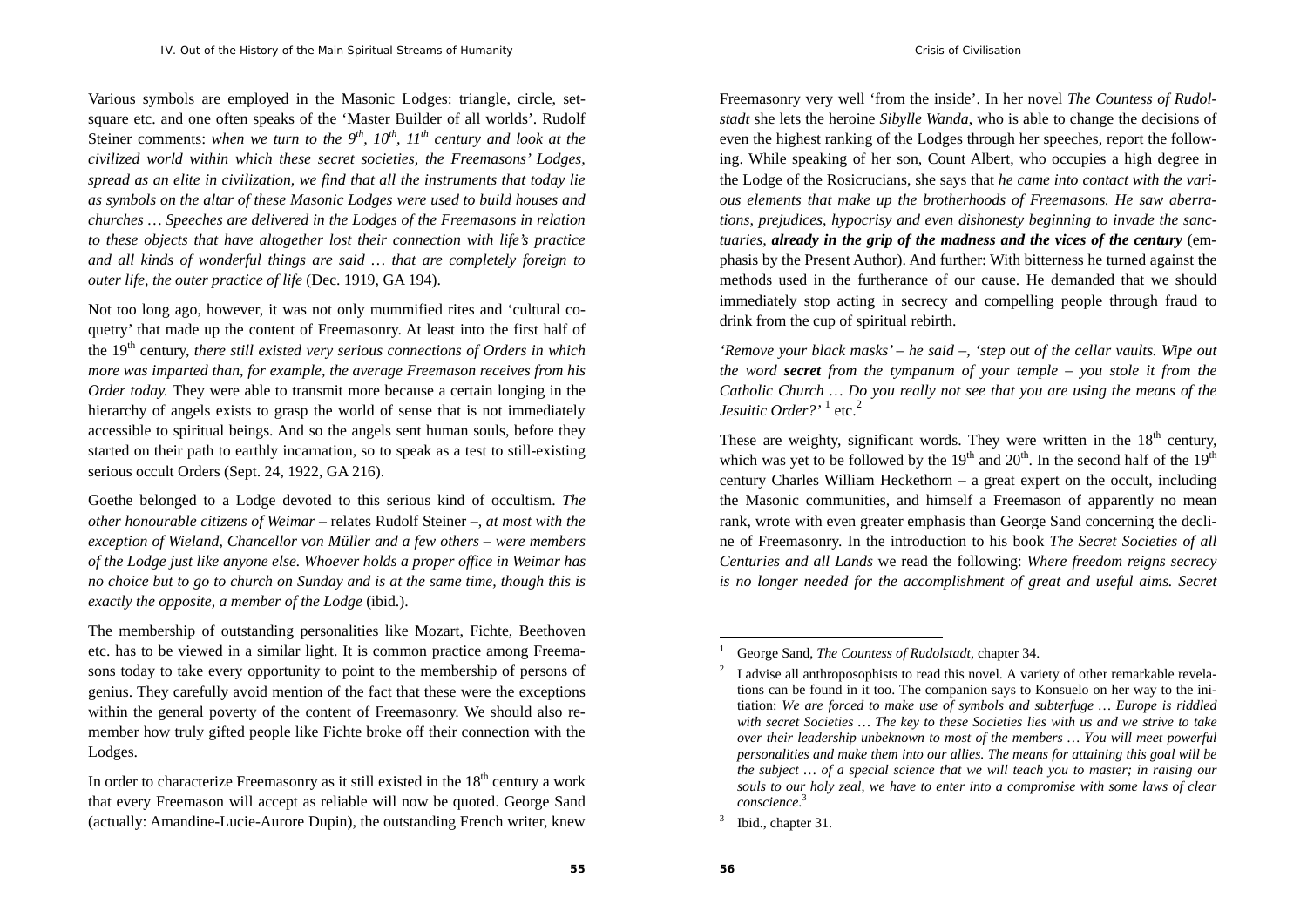*societies were once needed for its triumph, now only open unity is needed in order to maintain it*.

Heckethorn makes a statement at the end of his book that is instructive for his own time as well as for ours. *Egoism, partly cool calculation, vanity, worthlessness, gluttony and the urge to secrecy under the pious pretence of brotherly love and enlightening activity – this is what draws people into the Lodges today. The ease with which people who are not worthy are accepted into the Lodges and the frequent repetition of these occurrences, the neglect of the statutes, the enmity generally brought towards any brother who presses for renewal, the difficulty in removing members who arouse aversion in us, the introduction of bogus regulations and the deceptiveness of the regulations themselves, designed to awaken curiosity without satisfying it, the emptiness of the symbolism, the worthlessness of the secret that is finally revealed to the candidate and his barely-concealed distaste when he is finally admitted, to look behind the scenes, only to find an entirely rotted canvas whose front is adorned*  with a grandiose landscape – all this clearly affirms that **the Lodges have ex***pelled Freemasonry. Like the Orders of monks and knights they have become superfluous*.

There is hardly anything more to add. He 'exhausted' the topic, we can say in all earnestness, and whenever Freemasonry is spoken of we must now bear in mind that nothing but the name is left. Or, rather nothing but the lesson is left, which must be drawn from it by anyone who wants to socialize his spiritualoccult interests in one way or another. … 'Madness and evil', 'secrets' … the accusations against Freemasonry made by George Sand and Charles William Heckethorn will be further discussed with reference to Rudolf Steiner.

The moral **fall** of Freemasonry bears within it the greatest tragedy – the loss of the spiritual striving of humanity, without which human existence loses all meaning. The divine hierarchies open themselves to this striving. The connection to them has a character appropriate to the tasks of the time in each epoch. Let us take as an example the relation, as indicated by Rudolf Steiner, between the excarnate human souls and the human fellowship dedicated to spiritual striving on the physical plane. It stands in diametric contrast to that prevailing in old Egypt where one fettered the human souls that wanted to **leave** the earth to the earthly. Now one seeks for souls approaching incarnation. Lodges exist to this day however in which the pernicious magic of the Egyptian priests is

still practised. The true nature of Christianity is deeply connected to the Mysteries; its power originates in the Mystery of Golgatha. It transforms the old science of initiation into a new one at whose centre stands the God of the human 'I' – the Christ –, who became man on earth, suffered death and rose again. He is not a teacher, philosopher or Hierophant in a figurative sense. He is the highest God Himself. He became the centre of the new Christian mysteries; by comparison all else is of secondary, supporting significance, or – pure atavism.

The brotherhood of the Servants of the Holy Grail, the medieval Templars, the French 'heretics' – the Albigensians, Waldensians and Cathars –, and finally the Rosicrucians (the 'true' ones, whose community never had more than twelve members) – all provided or sought access to the new Christian mysteries **in a way appropriate to the epoch**. Access to these mysteries at the present time can be provided by Anthroposophy alone.

In earlier centuries a stream existed within Freemasonry in which political intrigues were not spun in order to make compromises with a clear conscience, but where one seriously devoted oneself to self-improvement and spiritual striving. The Lodges of this persuasion were called Rosicrucian; they were always a thorn in the flesh to the politically-oriented Lodges.<sup>4</sup>

The true Rosicrucians often used Freemasonry to bring new impulses into cultural-historical development. Through the Lodges the impetus was given to the unfolding of the epoch of Enlightenment. They also provided very strong impulses to prepare European culture for the unavoidable passage through the epoch of materialism. Freemasonry had yet another positive task to fulfil: it created a counter-balance to the deadening influence of the Papacy on the spiritual life of humanity.

There was a time when all spiritual strivings appropriate to their epoch, coming into inevitable conflict with the dogmatizing spirit of Latinism, led without exception to the Lodges. The Rosicrucians therefore came to the rescue when Freemasonry was moving towards decline and destroyed itself from within.

At the beginning of the  $15<sup>th</sup>$  century, as Rudolf Steiner relates, Christian Rosenkreutz taught a small circle of initiates and gave them the so-called Temple Legend, which later formed part of the ideology of all Lodges. In it the secret of

Russian Freemasons of the 18<sup>th</sup> Century tell of this.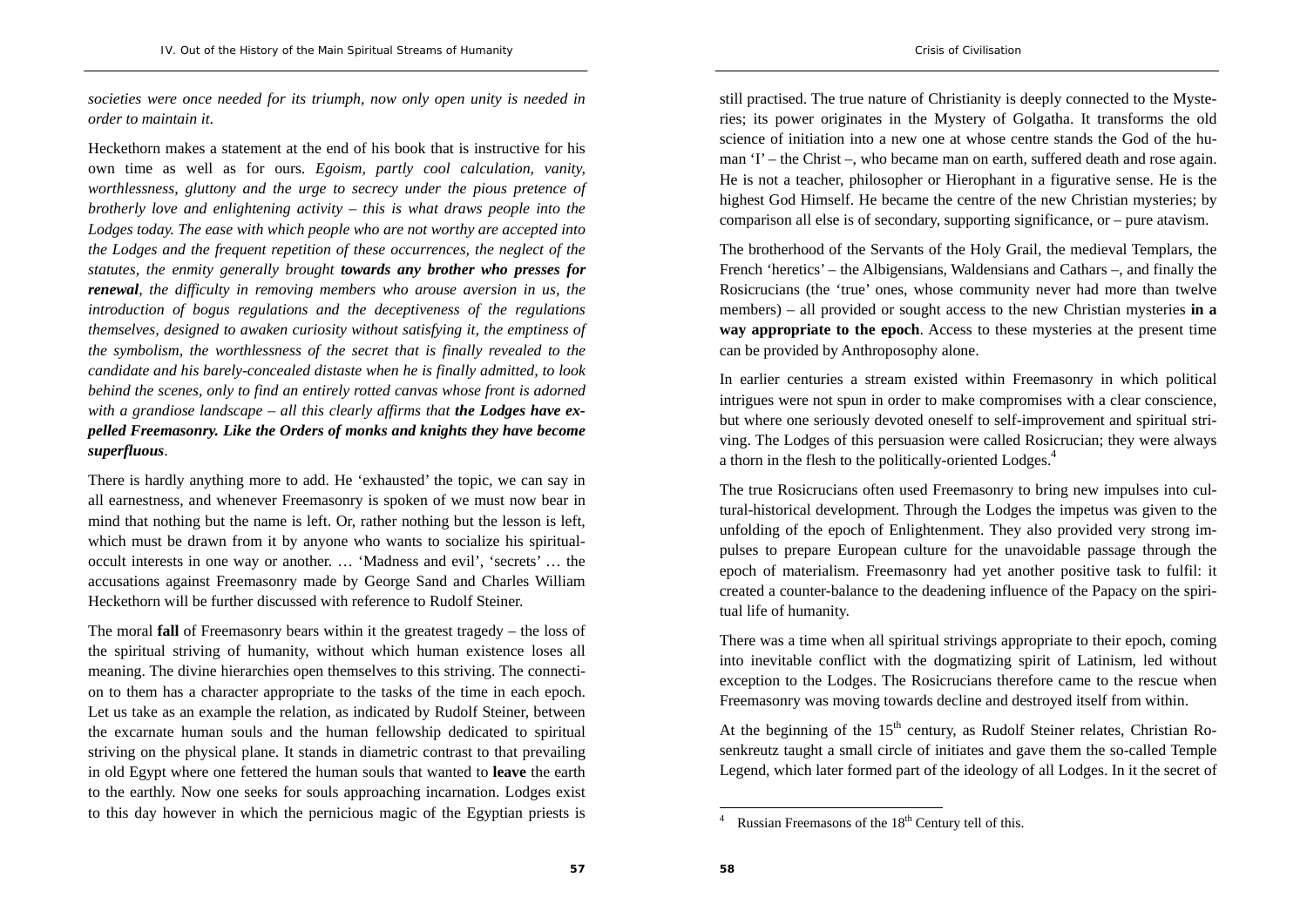two families of human beings is revealed – the descendants of Cain and of Abel. It is here that the spiritual battle of humanity actually begins. *The sons of Cain are* – in the sense of the legend – *the sons of those Elohim who … lagged somewhat behind during the epoch of the Moon. The epoch of the Moon is concerned with Kama. This Kama or fire was permeated by wisdom at that time … Some of the Elohim did not stop at the marriage of wisdom and fire; they went beyond this. And when they formed man they were no longer filled with passions, so that they instilled in him a quiet, enlightened wisdom. This is the actual Jahve- or Jehovah-religion, the wisdom that was entirely without passion. The other Elohim, in whom wisdom was still united with the fire of the Moon period, are those who created the sons of Cain.* 

*Thus we have in the sons of Seth the religious people with their enlightened wisdom and in the sons of Cain those who have the impulsive element, who are set aflame and can develop enthusiasm for wisdom. These two families of mankind are creative through all races, through all times. Out of the passion of the sons of Cain arose all the arts and sciences, from the Abel-Seth-stream all clarified piety and wisdom, without enthusiasm* (Nov. 4, 1904, GA 93).

The cosmic-evolutionary background of the important spiritual streams of humanity we are here concerned with is made fundamentally visible in this legend. And now we are also shown the sources of the conflict of the sons of Cain, who people the Lodges and Orders, with the sons of Abel – the theologians and clerics; the descendants of Hiram-Abiff and those of the priest-king Solomon.

The stream of esoteric Christianity has always taken up an intermediary position. It works for restoration of the brotherly bond between Abel and Cain, for the realization of an **organic synthesis of wisdom and enthusiasm with piety and love**. It is the stream led by Christian Rosenkreutz, the present form of which – Anthroposophy – was created by Rudolf Steiner. It is based on the fact that Christ became man, which caused the old piety – according to Rudolf Steiner –, a piety given from above, so to speak, to be replaced by another that was laid into … *that element which came to earth through Christ. Christ is not merely wisdom, He is love incarnate:*<sup>56</sup> *a lofty divine Kama that is at the same* 

*time Buddhi; a pure streaming Kama that desires nothing for itself but in infinite devotion directs all passions outwards… Buddhi is Kama in reverse. Through it a higher piety prepares itself within the type of men who are pious, the sons of wisdom, but now it can also be enthusiastic. This is Christian piety* (ibid.). This is how Rudolf Steiner formulated the fundamental principles and tasks of anthroposophical life and activity, a life and activity **peculiar to Anthroposophy alone and not comparable to any other – one that is sovereign in the highest sense**.

The sons of Cain made great efforts to reconcile themselves with Abel through the creation of a temple for humanity out of earthly science and art. But the element of the personal, of the intense unfolding of egoism in the present cultural epoch, leading to the war of each against all, has corrupted the templebuilders also and installed in their temple 'merchants' of the new kind who render impossible the fulfilling of the tasks of humanity on the path of Freemasonry. With the arrival of Anthroposophy many honest Freemasons have drawn the logical conclusion and left the Lodges.

Freemasonry has been in steady decline since the  $18<sup>th</sup>$  century. It was increasingly governed by simple and vulgar imaginations of humanity's development and corresponding means of influencing it. Unquestionably prepared in the Lodges, the French Revolution set out to realize the Christian teaching of the kingdom of God in a base outer way. Rudolf Steiner says concerning the Revolution: *the spiritual teaching of Christianity: all men are equal before God was … converted into a purely worldly teaching: all are equal here* (in every respect). This is why Christian Rosenkreutz, in his incarnation as Count Saint-Germain in the  $18<sup>th</sup>$  century, became the guardian of the innermost secret of the Bronze Sea and of the Golden Triangle (spoken of in the Temple Legend). From the height of his position in Freemasonry (a high degree attained by noone before him) he warned: *Humanity should develop slowly* (ibid.). In other words – he turned **against** the Revolution. Through a lady-in-waiting of Marie-Antoinette he tried to move the king to a series of measures to prevent the revolution. European humanity would then have been able to go through the epoch of materialism and emancipation of the personality less tragically, without

<sup>5</sup> In the Initiation conversation Konsuelo says: *Christ – he is a God-Man whom we venerate as the greatest philosopher and greatest saint of olden times … We may call* 

*him the redeemer of men in the sense that he taught his contemporaries truths which have hitherto revealed themselves to us only dimly!*

<sup>6</sup> Ibid., chapter 38.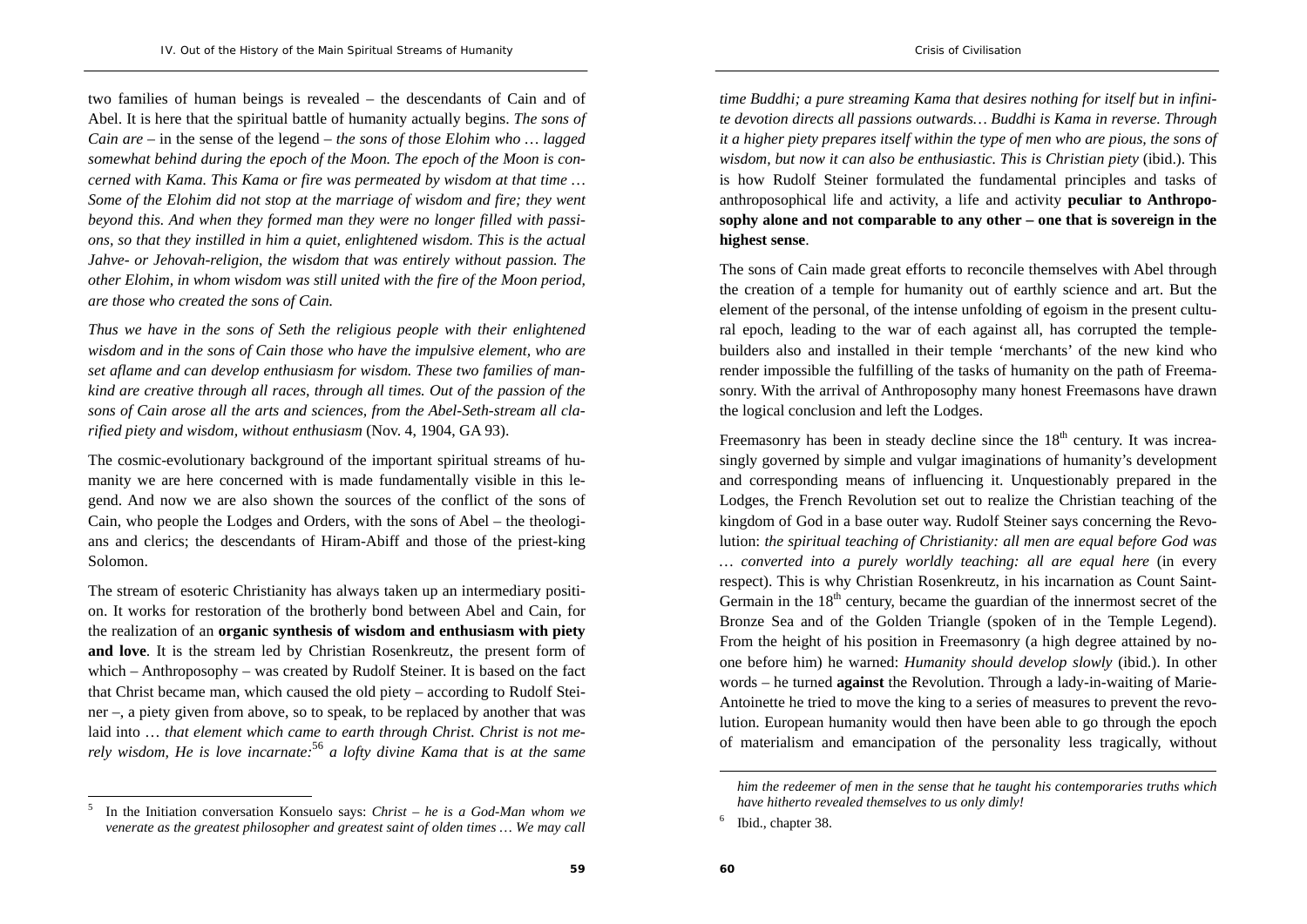enormous bloodshed and social chaos (including the fate of Russia). Subsequent events have confirmed the rightness of Saint-Germain's attitude.

Despite the depth of the spiritual truths taught by Christian Rosenkreutz – as Count Saint-Germain – there was no wish to understand him in the circles of Freemasons and he was denied a following. On the eve of the French Revolution he said: *He who sows wind will reap a storm*. According to Rudolf Steiner he had already made this statement in antiquity and it had been recorded by the prophet Hosea (Hosea 8,7). It applies to our European cultural epoch also, for it means: *you will free man; the incarnated Buddhi will unite himself with your freedom and make all men equal before God. But the spirit (wind means spirit = ruach) will first become a storm* (war of each against all; ibid.). **For this very reason the perfecting of human nature was of paramount importance in the Lodges with a spiritual orientation.** But this cannot be changed suddenly, through a revolution.

The history of all Orders, brotherhoods and Lodges oriented toward Christianity reveals one thing in common. Their period of flowering always lasts for as long as pure spiritual enthusiasm is able to hold man's lower nature in check, and the service of the spirit and mankind forms the main content of the religious or occult fellowship. As soon as factors of power, enrichment etc. appear, a decline invariably sets in.

In George Sand's novel we find the extraordinarily instructive confession of the man who accompanies Konsuelo on the path of initiation. *In the large numbers of greedy, inquisitive and boastful seekers after truth one finds so few serious, steadfast, upright souls, so few who are worthy of receiving the truth and are able to grasp it*.<sup>7</sup> We, the people of the  $20<sup>th</sup>$  century, are eyewitnesses to the catastrophic swelling of the storm of 'the war of each against all'. We see how the freeing of the personality unleashed hell in souls and spills over into social life, ready to extinguish all seeds of a living, free spirit.

This process took a deeply tragic turn, beginning in 1879 when the Archangel Michael overcame the dragon – Ahriman – and cast him down from heaven to earth. The 'sons of Cain' now found themselves in a particularly perilous situation and a new Rosicrucian, the great initiate Rudolf Steiner, offered assistance to the Freemasons, as Count Saint-Germain had done before him. He took on Rudolf Steiner writes in his autobiography: *in retrospect it is obviously easy to ponder how much 'wiser' it would have been not to connect with an organization that can later be used by the slanderers. But I would like to remark in all modesty that I still, at the age in question here, belonged to the company of those who assumed that the paths followed by those with whom I had to do were straight and not crooked* (GA 28, chapter 36).

The defamation spread by the *others* continues to this day and have reached their apogee in the last two decades (only the actions are still awaited). In books and articles Rudolf Steiner has been made an 'Illuminate', then a member of an occult-political secret society of the kind of the notorious 'Thule', where he is supposed to have had a session with Adolf Hitler himself.

The outrageous lie, spread by members of Lodges as well as by Jesuits and Bolsheviks, takes on a world-wide character despite the fact that Rudolf Steiner's relations to the Lodges are well documented. They were described by Marie Steiner, and a special volume of five hundred pages (GA 265) in the Collected Works of Rudolf Steiner is devoted to the theme.<sup>8</sup>

the highest degree of Freemasonry and gave the Lodges a new cult, a ritual that, had it been accepted by a sufficiently large number of Freemasons, would have renewed the movement, and given it an influx of pure spiritual forces. The hopes of those who have tried to find the spirit on this path would also have been fulfilled. But it was rejected. The forces of darkness, whose power within Freemasonry had in the meantime already grown too great, again intervened. A certain Yarker, who wielded great power and influence in the Lodges started a campaign of defamation against Rudolf Steiner, which forced him to withdraw.

<sup>8</sup> Of the most recent publications on this topic the article by Irene Diet *Anthroposophical Society and Freemasonry* (Info3, No. 3-1995) is worthy of mention. She describes: *Rudolf Steiner did indeed join – even if purely outwardly – the Memphis- and Misraim Order of Freemasonry on November 24, 1905, led in Germany by Theodor Reuss. But in so doing he was merely observing, as when he joined the Theosophical Society three years earlier, an occult law regulating the development of occult communities: the law of continuity. This law says that those who wish to act in the sense of the progress of humanity must consciously place themselves into the living stream of past, present and future; into a stream of time where that which lies in the future 'rests on the past' ,just as what is past has to learn to 'bear what lies in the future'. For, it is only out of this conscious standing in the ether of time that – since the Mystery of Golgatha – a 'strong presence in the present' can arise … It would have been* 

Ibid., chapter 31.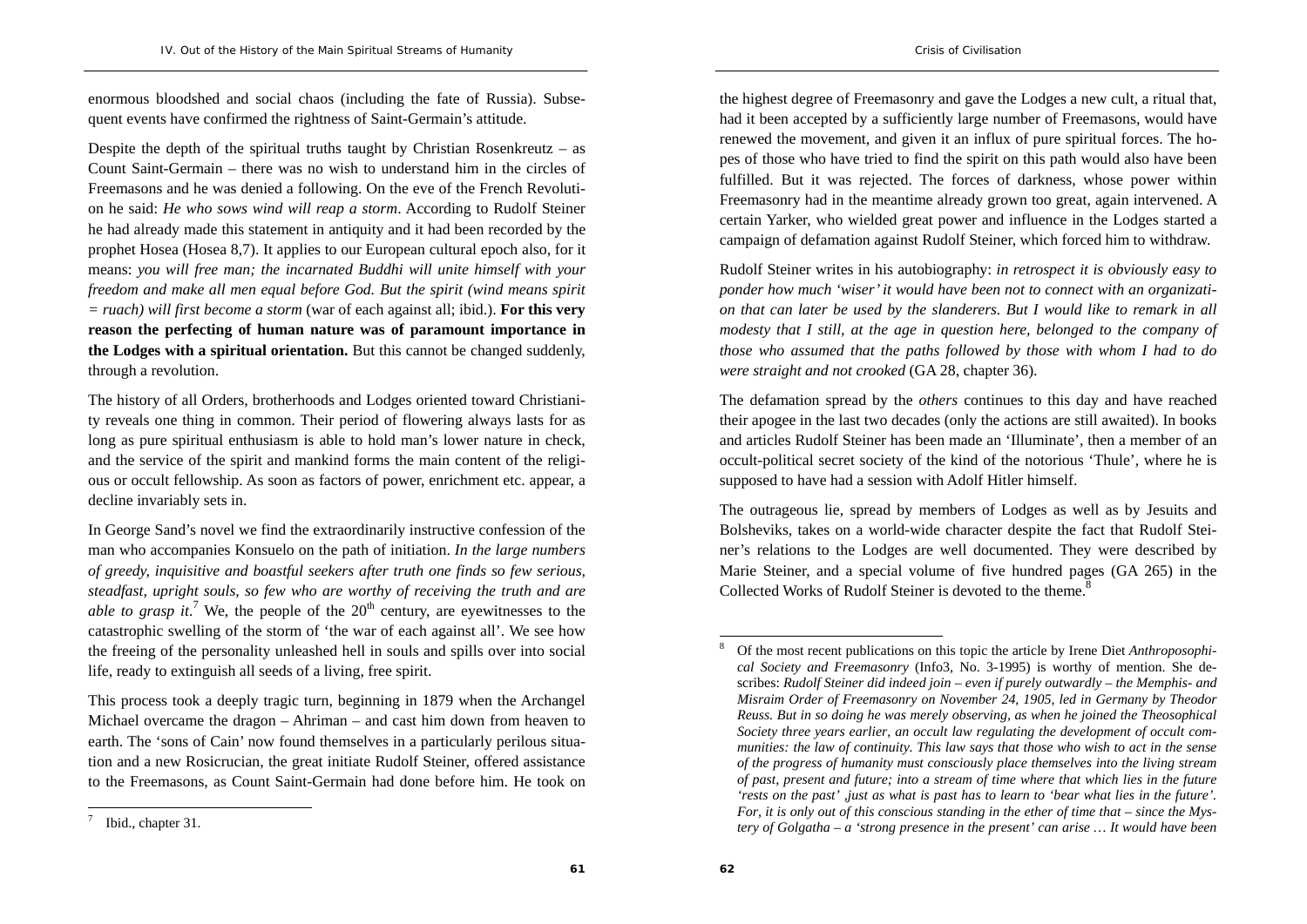On another occasion Rudolf Steiner attempted to give to the theosophical movement a Christian-Rosicrucian direction appropriate to our time. He wrote *Noone was left unclear about the fact in the Theosophical Society that I would only bring forward results of my own supersensible research. For I spoke of this at every opportunity … And I wanted to show that in the old mysteries cultic pictures of cosmic events were given which then took place in the Mystery of Golgatha on the plane of history, as a fact transposed from the cosmos to earth.* 

*Nowhere was this taught in the Theosophical Society* (H. P. Blavatsky opposed Christianity). *With this view of things I stood in complete contrast to the current dogmas of Theosophy, before I was asked to be active in the Theosophical Society* (GA 28, chapter 30).

But here too, leading personalities in theosophical circles set abhorrent machinations above divine wisdom.<sup>9</sup> Rudolf Steiner had to leave. So he founded the Anthroposophical Movement in order to act in the sense of the *development of humanity as a whole* (June 10, GA 121).

The situation in the world is now such, that the other two spiritual streams, the 'people of the churches' and 'the Lodges', lead the great tasks of humanity in a continuous battle over world history behind the scenes, and will continue to do so. **But to find a solution – is no longer given to them! From now on these tasks can only be fulfilled within the stream of esoteric Christianity that in the 20th century has taken the form of Anthroposophy**.

This stream has already been all-determining. It was active in high Scholasticism for a time in the teachers of the 'School of Chartres'. While Rome instigated the crusades it opposed this religious-political imperialism. The Rosicrucians inspired the 'apostle' of materialism, Francis Bacon, and the sarcastic master of the thoughts of the epoch of Enlightenment, Voltaire. Rosicrucianism, the bearer of Theo-Sophy, sought to make fruitful connections to the Theosophical Society. It sought to let flow new forces into the great work of the builders of the temple of humanity. But at the same time esoteric Christianity has its own individual character. **It is the stream of world-wide synthesis**, whereby in the future:

> Male and female wisdom will be reconciled; Cain and Abel will embrace in brotherhood; Love and wisdom be united in one man.

These three tasks are fulfilled in today's world by Anthroposophy – **it has the form of esoteric Christianity corresponding exactly to the conditions of the world**. It would be **catastrophic** for any human being if, belonging to this movement, he did not fulfil the above-mentioned tasks or if he tried to do so with the help of one or the other form of atavistic occultism. Such a person brings chaos and destruction into our movement. He harms it and at the same time makes his own destiny more difficult, his own karma hopeless.

Rudolf Steiner said even of the Christian Community: its founders *were not seeking the anthroposophical path, but a specifically religious one* (GA 37, p.397). And if this movement for religious renewal were, for shortage of members, to look for them among the ranks of the anthroposophists, then *the impossible would be done, something that would of necessity lead to the ruin of both movements* (Dec. 30, 1922, GA 219). This was said about the Christian Community – what would one have to say about those who seek to combine membership of the Anthroposophical Society with membership of Orders or Lodges, or who try to combine Anthroposophy with yoga, Cabbalism, with the practical magic of Papus, Gurdjieff etc., etc.?

Involvement in Anthroposophy requires the highest sense of responsibility because its tasks are so great that even the divine hierarchies look into the world through it. Whoever has found his way to Anthroposophy will always need to bear this in mind. He should explain just as clearly to those who are only approaching Anthroposophy that this Society should not resemble a railwaystation where anyone may come and go at their leisure and do whatever they please (which is not even allowed at a railway-station).

*possible to ignore the Order only if it had itself 'rejected a mutual understanding'*  (GA 265, p. 68*). Since this was not the case but, on the contrary, an offer had been made to him on their part, Steiner had no other choice in view of the abovementioned occult law than to join the Order. – But he wishes this step to be understood solely from 'the standpoint of occult loyalty': out of the condition laid down prior to his entry, that any relation he engaged in with Reuss and his Order would have to retain an exclusively outward character*. Marie Steiner also bears witness (and who could be better informed about this question?): *The acquisition of the charter was the only contact that took place between Dr. Steiner and the Society of Freemasons. Rudolf Steiner has never been a Freemason nor received any directives from that side* (GA 265, p. 102).

<sup>9</sup> Annie Besant had proclaimed the youth Krishnamurti as the reincarnated Christ